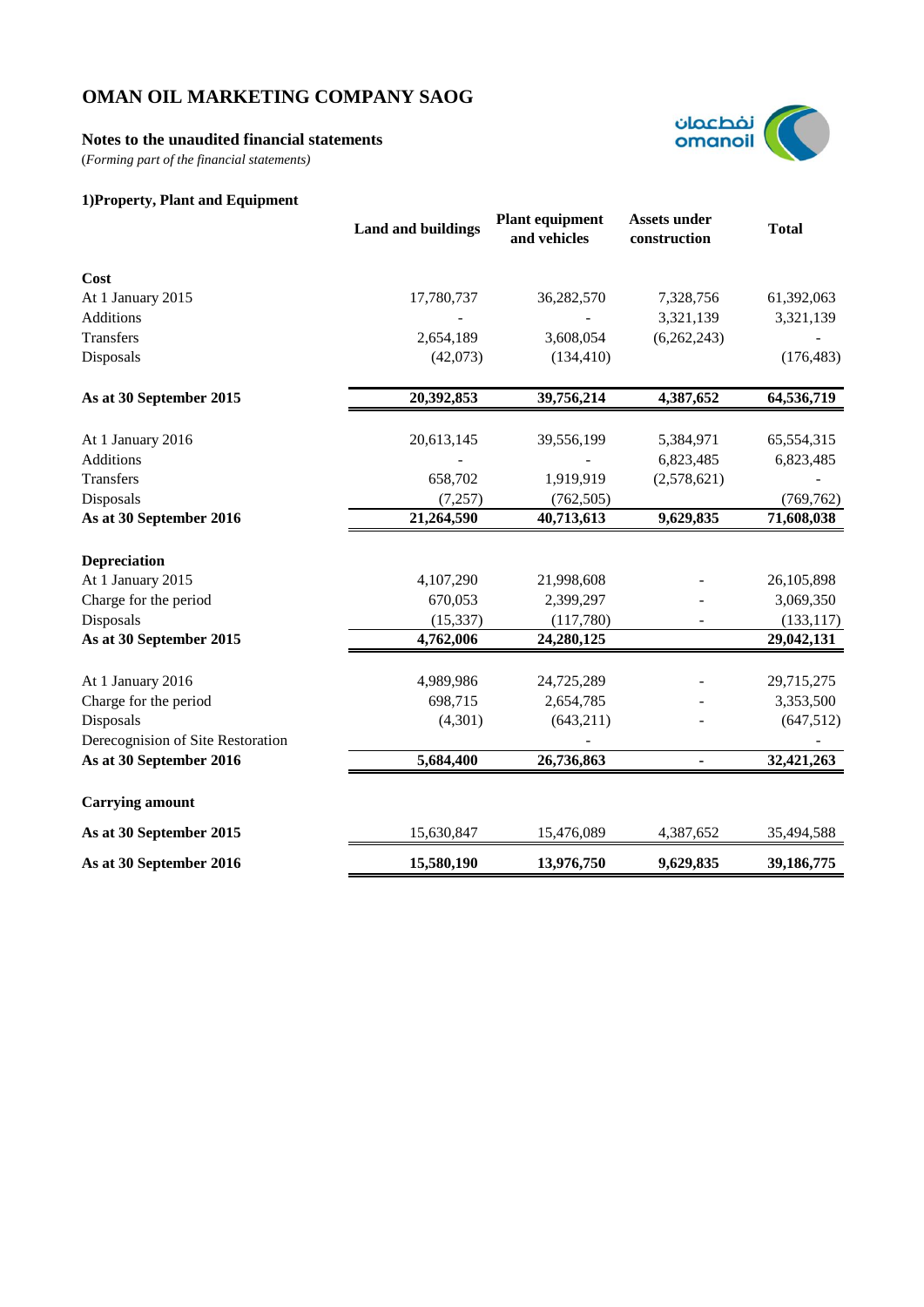**Notes to the unaudited financial statements**

(*Forming part of the financial statements)*



## **2) Investment in Joint Venture**

Investment in Joint Venture represents the Company's participation in 50% of the equity interest of Omanoil Matrix Marine Services LLC ("the Joint Venture"), a Company incorporated in Oman on 28 April 2010. The other shareholder of the Joint Venture is Matrix Marine Holding GmbH, a company incorporated in Germany. The objective of the Joint Venture is to sell oil and their by products and supply fuel at the Port of Sohar.

Summarised financial information of the Joint Venture at the end of the reporting period is as follows:

|                                                                                         | $30-Sep-16$<br>RO  | 30-Sep-15<br>RO    |
|-----------------------------------------------------------------------------------------|--------------------|--------------------|
| Net assets                                                                              | 251,522            | 432,672            |
| Company's share in Net assets of the Joint Venture<br>Net carrying value of Investment. | 125,761<br>125,761 | 216,336<br>216,336 |
| (Loss)/Profit from Joint venture for the period                                         | (970,000)          | (686,000)          |
| Company's share of (Loss)/Profit from the Joint Venture                                 | (485,000)          | (343,000)          |

### **3) Investment in Associate**

#### **Muscat Gas SAOG**

This represents a 9.18% non controlling interest in Muscat Gases Company SAOG ("MG"), an Omani Joint Stock Company incorporated in the Sultanate of Oman on 13 November 1989 under a trade license issued by the Ministry of Commerce & Industry which is engaged in manufacturing and selling of various types of industrial and cooking gases.

A representative from OOMCO management has been appointed to the Board of MG with effect from 9th Feb 2013, which deemed to have given the power to participate in the financial and operating policy decisions of MG. Further, the Company intends to hold this investment for an indefinite period of time. The above qualifies MG investment to be an Associate.

Summarised financial information of the Investment in Associate at the end of the reporting period is as follows:

|                                            | 30-Sep-16<br>RO | 30-Sep-15<br><b>RO</b> |
|--------------------------------------------|-----------------|------------------------|
| Company's Cost of Investment               | 2,463,773       | 2,449,038              |
| Share of profit from Associate             | 67,438          | 101,974                |
| Dividend Received                          | (96,360)        | (110, 126)             |
| Carrying value of Investment in Associate  | 2,434,851       | 2,440,886              |
| Income                                     | 7,039,374       | 7,041,875              |
| Expense                                    | (6,304,755)     | (5,931,045)            |
| Profit of Associate for the period         | 734.619         | 1,110,830              |
| Company's share in profit of the Associate | 67,438          | 101,974                |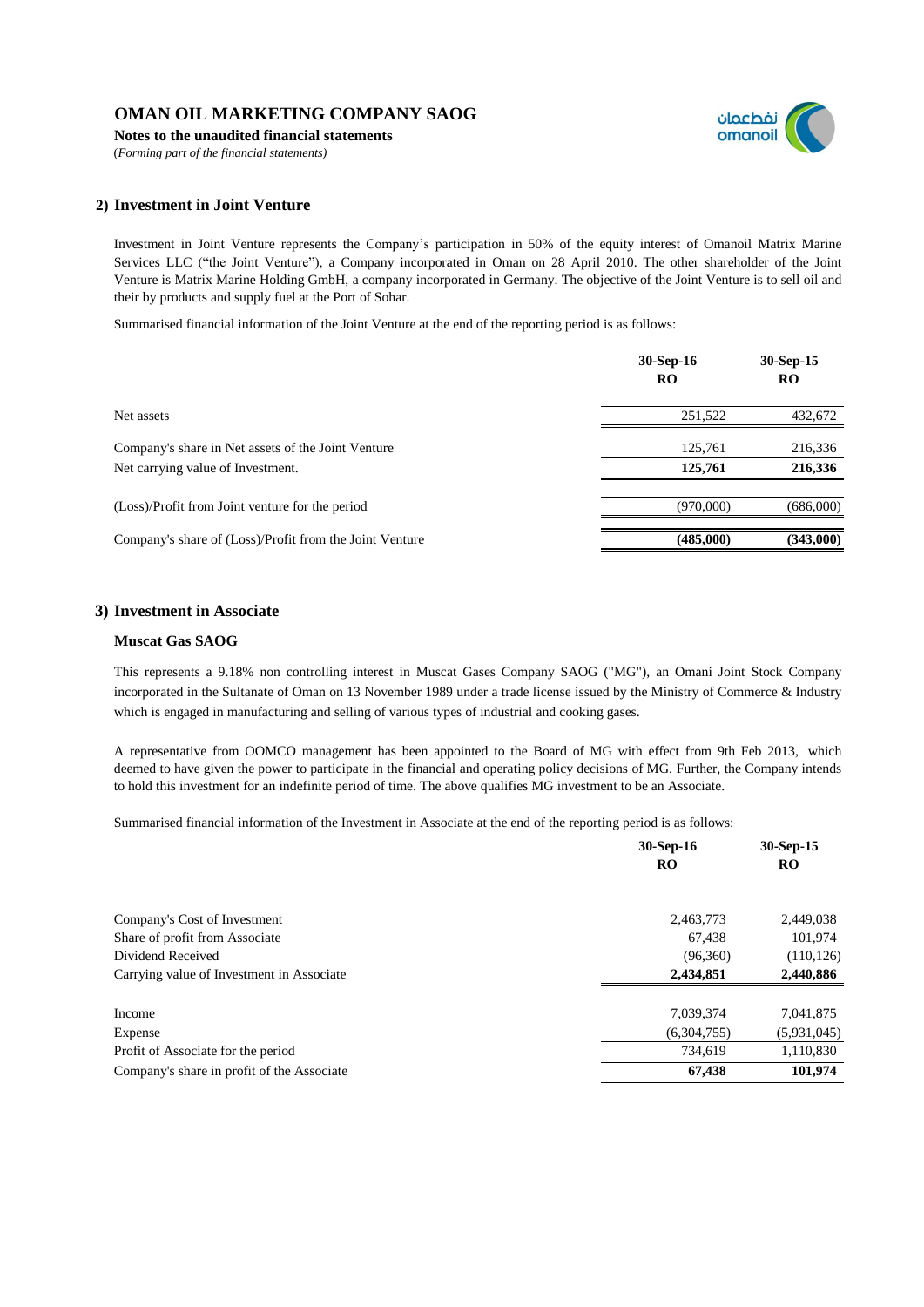**Notes to the unaudited financial statements** (*Forming part of the financial statements)*



#### **3) Investment in Associate -Continue**

#### **Lubchem International Industry LLC**

This represents a 40% non controlling interest in Lubchem International Industry LLC "LII". The Company is incorporated in the Emarat of Ras Al Khaima - UAE on 19th November 2009 under a trade license issued by RAK Investment Authority (RAKIA) – Government of Ras-Al-Khaimah, which is engaged in lubricant and grease manufacturing and chemical blending.

Two representative from OOMCO management have been appointed to the Board of "LII", which deemed to have given the power to participate in the financial and operating policy decisions of "LII". Further, the Company intends to hold this investment for an indefinite period of time and above qualifies "LII" investment to be recognised as an Associate.

|                                                          | 30-Sep-16 | 30-Sep-15 |
|----------------------------------------------------------|-----------|-----------|
|                                                          | RO        | RO        |
| Company's Cost of Investment                             | 615,720   | 156,836   |
| Shareholder Loans reclassified (Pending Share Allotment) |           | 538,328   |
| Share of loss from Associate                             | (34,372)  | (79, 444) |
| Carrying value of Investment in Associate                | 581.348   | 615,720   |
| Loss from the Associate                                  | (85,930)  | (198,609) |
| Company's share in loss of the Associate                 | (34,372)  | (79, 444) |

### **4) Inventories**

|                                                        | $30-Sep-16$<br>RO | 30-Sep-15<br>RO |
|--------------------------------------------------------|-------------------|-----------------|
|                                                        |                   |                 |
| Oil and lubricants                                     | 6,504,627         | 5,637,526       |
| Stores and spares                                      | 7.498             | 7.498           |
| Less: allowance for slow moving and obsolete inventory | (260,000)         | (85,000)        |
|                                                        | 6,252,125         | 5,560,024       |

#### **5) Trade and other receivables**

|                                            | 30-Sep-16   | 30-Sep-15   |
|--------------------------------------------|-------------|-------------|
| Trade receivables                          | 43,965,611  | 40,785,455  |
| Less: allowance for impaired debts         | (1,329,107) | (1,054,667) |
|                                            | 42,636,504  | 39,730,788  |
| Amounts due from related parties (Note-16) | 2,805,660   | 2,745,734   |
| Other receivables                          | 2,761,377   | 688,128     |
| Prepaid expenses                           | 1,428,180   | 2,666,035   |
|                                            | 49,631,721  | 45,830,685  |

#### **6) Cash and cash equivalents**

|                                                              | 30-Sep-16<br>R <sub>O</sub> | 30-Sep-15<br><b>RO</b> |
|--------------------------------------------------------------|-----------------------------|------------------------|
| Cash in hand                                                 | 76,543                      | 67,958                 |
| Cash at bank                                                 | 35,595,010                  | 29,672,280             |
|                                                              | 35,671,553                  | 29,740,238             |
| Less: Deposits classified under non current assets           | (7,000,000)                 |                        |
| Net cash and cash equivalents for the statement of cash flow | 28,671,553                  | 29,740,238             |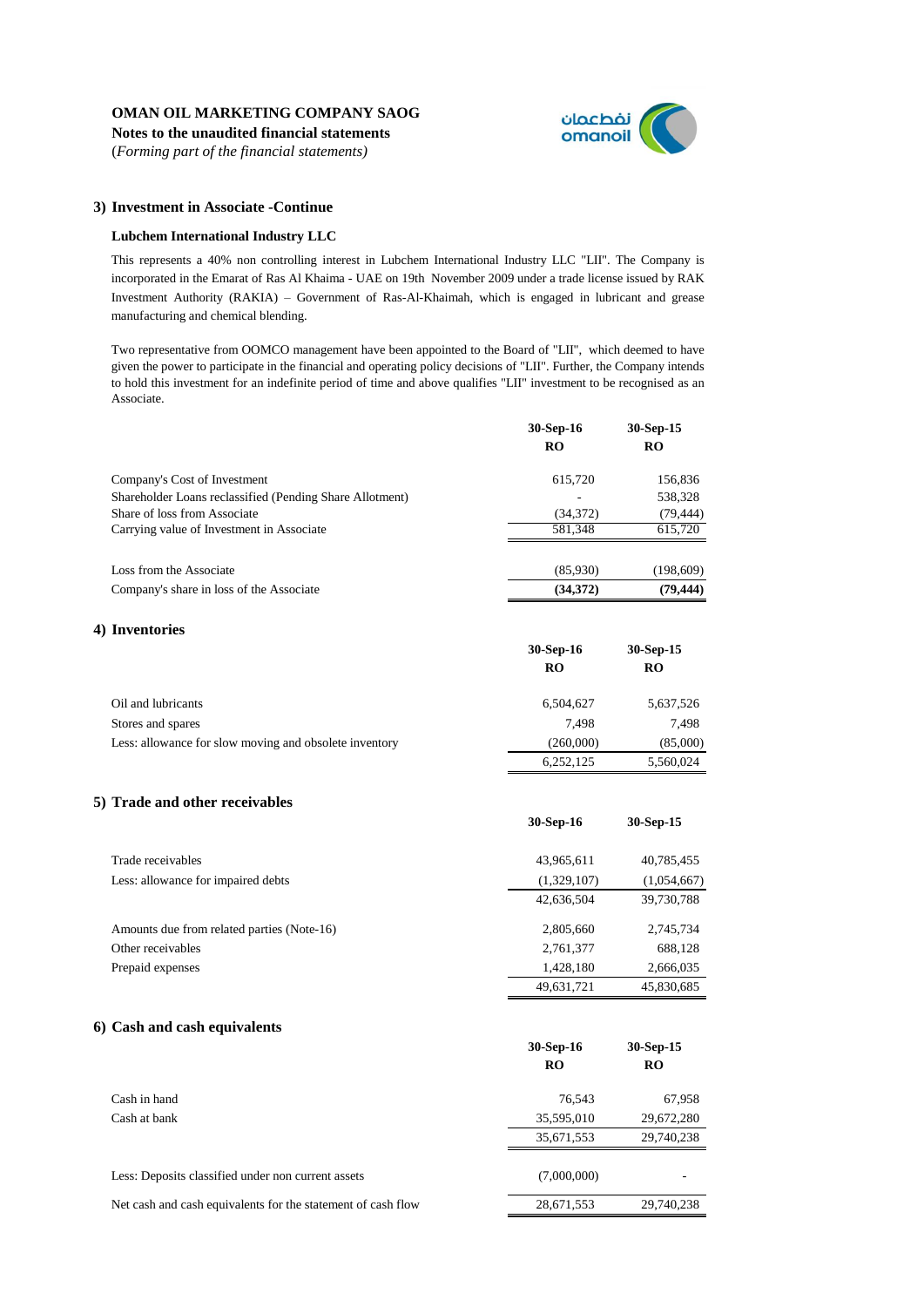**Notes to the unaudited financial statements**

(*Forming part of the financial statements)*



| 7) Share capital                           | Number of shares |             |
|--------------------------------------------|------------------|-------------|
|                                            | $30-Sep-16$      | $30-Sep-15$ |
| 3,225,000 Multi-vote shares of RO 0.1 each | 3,225,000        | 3,225,000   |
| 61,275,000 Ordinary shares of RO 0.1 each  | 61.275.000       | 61,275,000  |
|                                            | 64,500,000       | 64,500,000  |

Share of the company who own 10% or more of the company's shares, whether in their name or through a nominee account, are as follows;

| Oman Oil Company SAOC – Multi-vote shares     | 3.225,000  | 3,225,000  |
|-----------------------------------------------|------------|------------|
| – Ordinary shares                             | 28.380.000 | 28,380,000 |
| Civil Services Pension Fund – Ordinary shares | 8.352.027  | 8.352.027  |
|                                               | 39.957.027 | 39.957.027 |

### **8) Legal reserve**

As required by the Commercial Companies Law of the Sultanate of Oman, 10% of the profit of each year is transferred to a legal reserve until the reserve reaches a minimum one-third of the issued share capital. The Company has resolved to discontinue any further transfers to this reserve, as the reserve equals one-third of the issued share capital. This reserve is not available for distribution.

## **9) Employees' end of service benefits**

| Movement in the liability is as follows: | $30-Sep-16$<br><b>RO</b> | $30-Sep-15$<br><b>RO</b> |
|------------------------------------------|--------------------------|--------------------------|
| Balance at 1 January                     | 260,379                  | 303,925                  |
| Accrued during the period                | 50,402                   |                          |
| End of service benefits paid             | (36, 407)                |                          |
| Balance as at 30 September               | 274,374                  | 303.925                  |

### **10) Provision for site restoration and abandonment cost**

|                                                | <b>RO</b> | RO      |
|------------------------------------------------|-----------|---------|
| Balance at 1 January                           |           | 581,007 |
| Unwind of discount (included in finance costs) |           | 7.470   |
| Balance as at 30 September                     |           | 588.477 |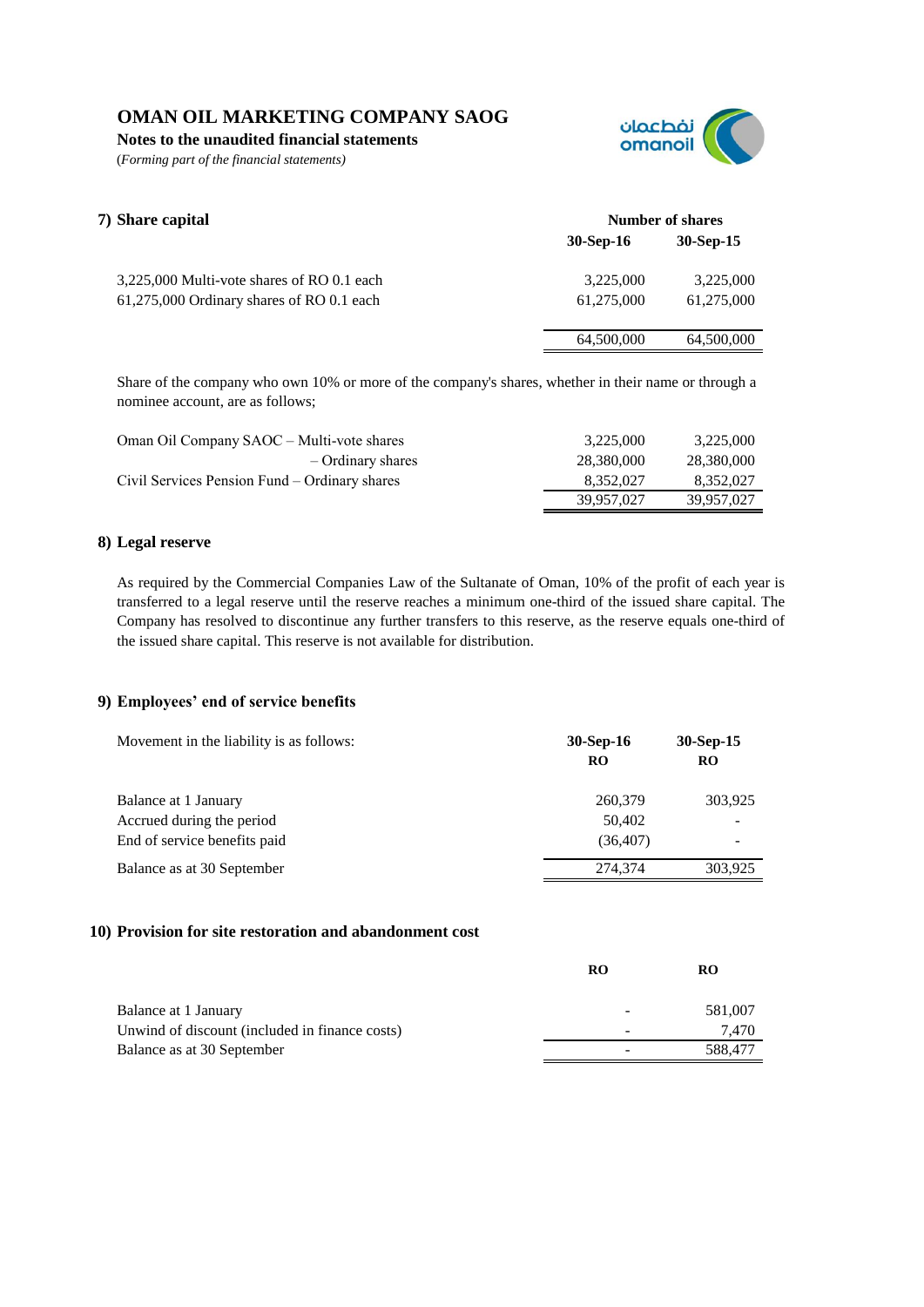**Notes to the unaudited financial statements**

(*Forming part of the financial statements)*



**30-Sep-16 30-Sep-15**

## **11) Trade and other payables**

|                                   | RO         | RO         |
|-----------------------------------|------------|------------|
| Trade payables                    | 1.904.181  | 2.931.341  |
| Due to related parties (Note-16)  | 31,944,378 | 26,990,306 |
| Accrued expenses & others         | 8,114,190  | 8,799,733  |
| Directors' remuneration provision | 132,300    | 132,300    |
|                                   | 42,095,049 | 38,853,680 |

# **12) Bank borrowings**

| o                                                      | 30-Sep-16<br>$_{\rm RO}$              | $30-Sep-15$<br>RO                     |
|--------------------------------------------------------|---------------------------------------|---------------------------------------|
| Short Term loan                                        | 20,000,000                            | 20,000,000                            |
| Term loan                                              | 6,766,903                             | 1,975,971                             |
|                                                        | 26,766,903                            | 21,975,971                            |
| <b>Current portion</b><br>Short Term loan<br>Term loan | 20,000,000<br>2,615,893<br>22,615,893 | 20,000,000<br>1,321,714<br>21,321,714 |
| Non-current portion<br>Term loan                       | 4,151,010                             | 654,257                               |
|                                                        | 4,151,010                             | 654,257                               |

#### **Long term Loans -**

The long term loan is unsecured and carries interest at commercial rates.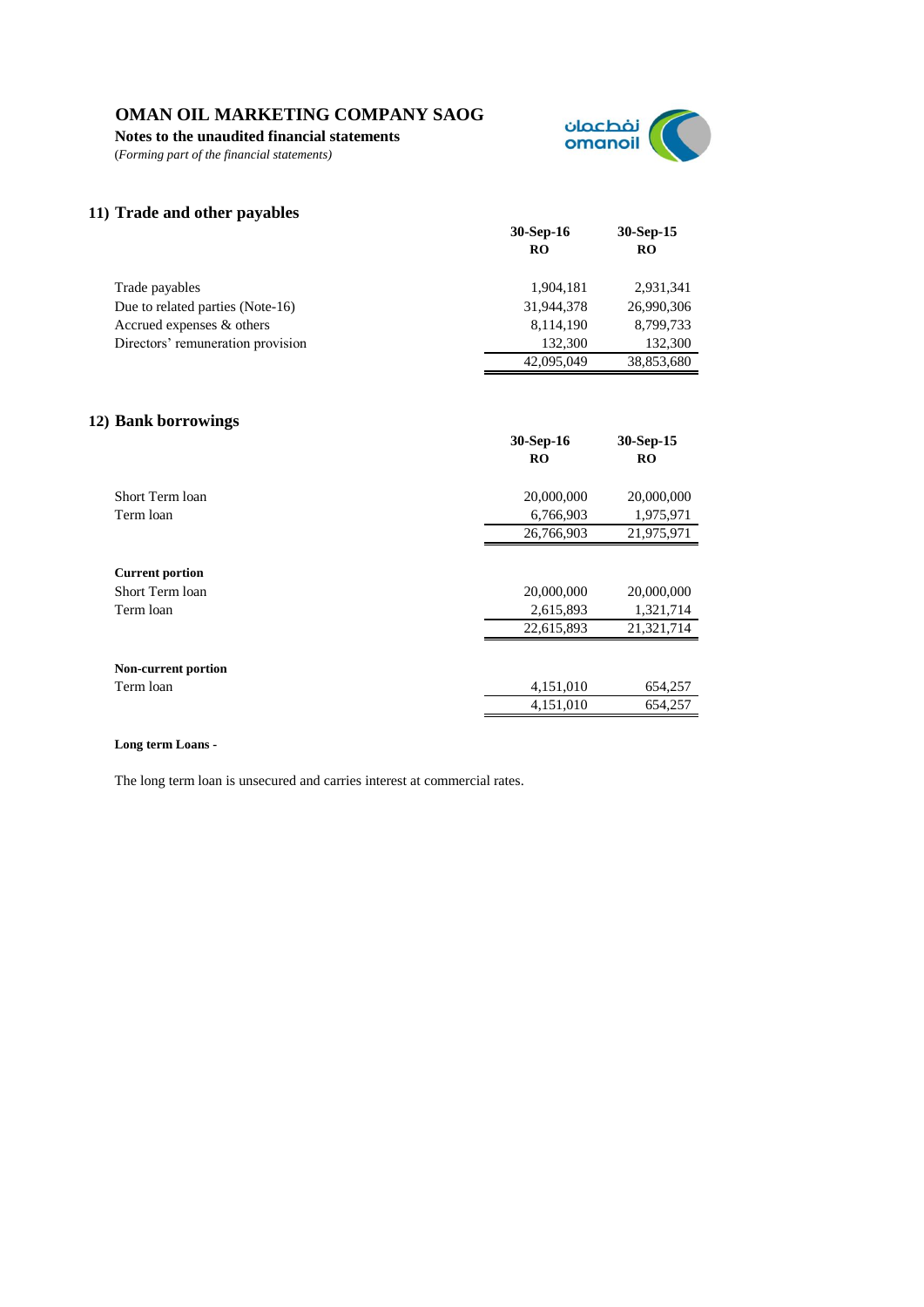**Notes to the unaudited financial statements**

(*Forming part of the financial statements)*



# **13) Income tax 30-Sep-16 30-Sep-15 RO RO** *Current liability:* Current period 1,031,472 1,210,412 Prior years 62,896 71,332 1,094,368 1,281,744 *Comprehensive Income Statement* Current period 1,031,469 1,210,412 Reversal of excess tax provision relating to earlier years Deferred tax relating to origination and reversal of temporary difference 1,031,469 1,210,412 *Deferred tax asset:* At 1 January 213,911 213,911 213,911 Movement for the period - - At end of the period 213,911 213,911 213,911 **The deferred tax asset comprises the following differences** Provision and other charges 235,301 235,301 235,301 235,301 Property and other equipment (21,390) (21,390) (21,390) 213,911 213,911

The Company is subject to income tax in accordance with the income tax law of the Sultanate of Oman at the enacted tax rate of 12% of taxable income in excess of RO 30,000.

### **14) Environmental provision**

| Movement in the provision is as follows: | 30-Sep-16<br>RO | $30-Sep-15$<br>RO |
|------------------------------------------|-----------------|-------------------|
| Balance at 1 January                     | 318,845         | 626,765           |
| Utilized                                 | ٠               | (34,920)          |
| Balance as at 30 September               | 318,845         | 591,845           |

The Company provides for environmental remediation costs based on environmental contamination assessments made on its delivery and storage sites

## **15) Net finance income**

|                   | $30-Sep-16$<br>RO | $30-Sep-15$<br><b>RO</b> |
|-------------------|-------------------|--------------------------|
| Interest expenses | (498,660)         | (125, 186)               |
| Interest income   | 523,317           | 200,623                  |
|                   | 24,657            | 75,437                   |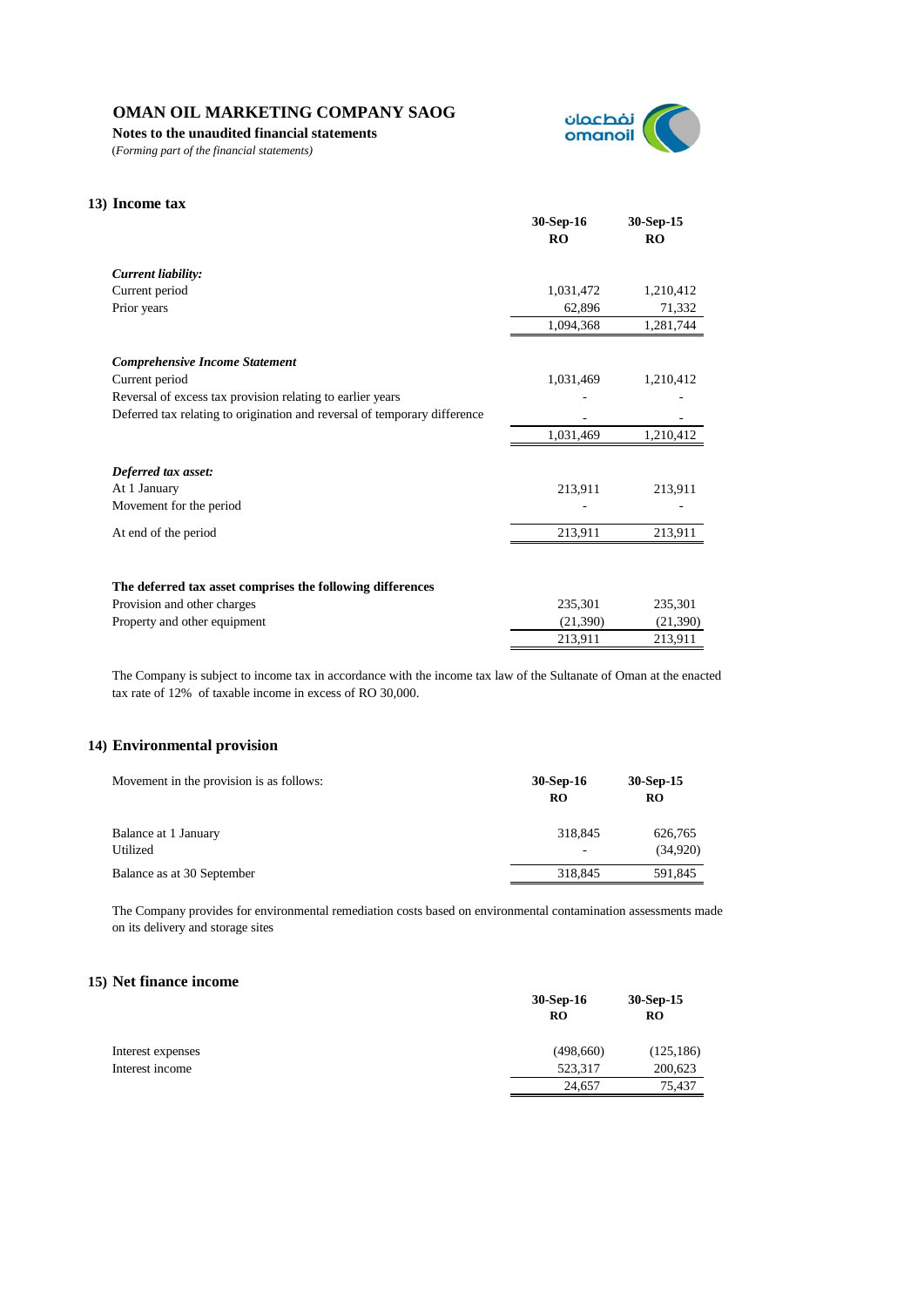**Notes to the unaudited financial statements** (*Forming part of the financial statements)*



### **16) Related party transactions**

Related parties comprise the shareholders, directors and business entities in which they have the ability to control or exercise significant influence in financial and operating decisions.

The Company has entered into transactions with entities over which certain Directors are able to exercise significant influence. In the normal course of business, the Company provides services on commercial terms to related parties and avails services from related parties. The Directors believe that the terms of providing and receiving such services are comparable with those that could be obtained from third parties.

The volumes of significant related party transactions during the year and with parties with a shareholding of 10% or more in the Company and / or related to Directors, were as follows:

|                                                         | 30-Sep-16   | 30-Sep-15   |
|---------------------------------------------------------|-------------|-------------|
| <b>Balance as at 31 September</b>                       |             |             |
| Fuel sales to filling stations owned by directors       | 8,792,394   | 20,409,579  |
| Fuel sales to commercial customers related to directors | 9,498,568   | 28,194,151  |
| Fuel sales to Joint Venture                             | 280,579     | 1,765,773   |
| Costs                                                   |             |             |
| Fuel Purchases from related parties                     | 277,920,827 | 243,991,370 |
| <b>Brand royalty</b>                                    | 275,381     | 244,070     |
| Remuneration to directors                               | 132,300     | 132,300     |
| Directors' sitting fees                                 | 32,500      | 21,000      |
| Net interest paid to related parties                    | 38,835      | 34,753      |
| <b>Balances</b>                                         |             |             |
| <b>Bank</b> balances                                    | 82,039      | 132,344     |
| Due from related parties                                | 2,805,660   | 2,745,734   |
| Due to related parties                                  | 31,944,378  | 26,990,306  |

### **17) Staff cost**

|                                | 30-Sep-16 | 30-Sep-15 |
|--------------------------------|-----------|-----------|
|                                | RO        | <b>RO</b> |
| Wages, salaries and allowances | 4,504,328 | 4,121,957 |
| End of service benefits        | 50,402    |           |
| Social security costs          | 252,262   | 230,258   |
| Other employee benefits        | 268,212   | 224,388   |
|                                | 5,075,204 | 4.576.603 |